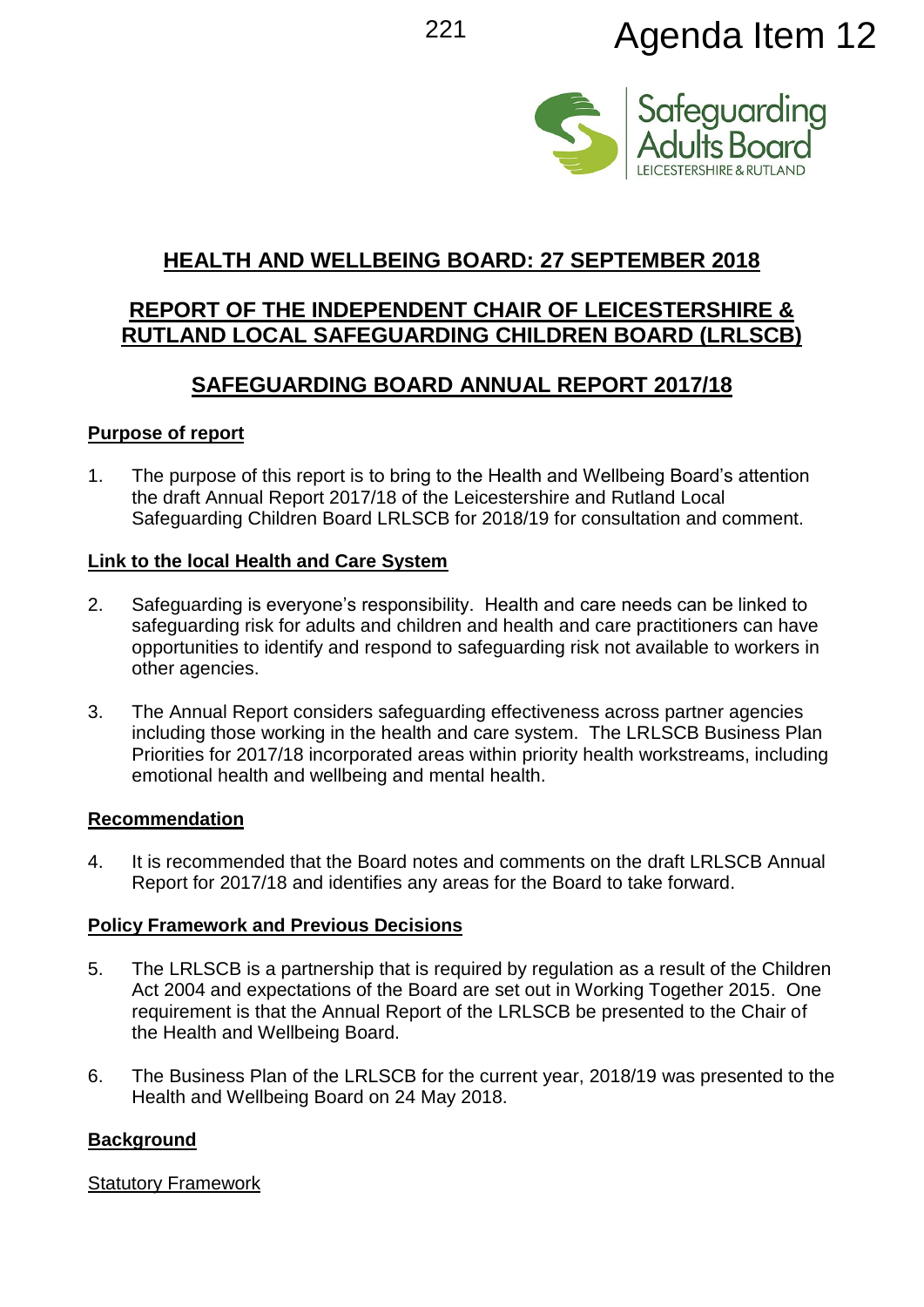- 7. The LRLSCB is a statutory body established as a result of Section 13 of the Children Act 2004 and currently operates under statutory guidance issued in Working Together 2015.
- 8. Under the Children and Social Work Act 2017, LSCBs are due to cease and local multi-agency safeguarding arrangements will be established in line with statutory guidance issued in Working Together 2018. Until multi-agency safeguarding arrangements are in place, LSCBs will continue to function under current statutory guidance.

#### Annual Report

- 9. The LSCB shares some operational arrangements with the Leicestershire & Rutland Safeguarding Adults Board (LRSAB). From 2018/19 the two Boards will have separate Chairs and will no longer have joint Board meetings, as the LRSAB further aligns its work with the Leicester City SAB. The LSCB and SAB produce separate Annual Reports. Other aspects of joint working between the LSCB and SAB will remain for 2018/19.
- 10. The Annual Report provides a full assessment of performance with regard to safeguarding children, in line with the requirements in Working Together 2015. It is, necessarily, a detailed report, but has been significantly reduced in length compared to previous years. As such the key messages are included in the Independent Chair's foreword and two-page summary at the start of the report.
- 11. The key purpose of the Annual Report is to assess the impact of the work undertaken in 2017/18 on service quality and on safeguarding outcomes for children and young people in Leicestershire and Rutland. Specifically it evaluates performance against the priorities that were set out in the LSCBs Business Plan 2017/18, including priorities shared with the LRSAB and against other statutory functions that the LSCB in particular must undertake.
- 12. The Annual Report 2017/18 can be found in full at Appendix A to this report, and includes:
	- (i) A foreword from the Independent Chair;
	- (ii) A summary of the work and findings of the Board during the year;
	- (iii) An overview of the Board's governance and accountability arrangements and local context;
	- (iv) Two separate outlines of safeguarding adults performance, activity and outcomes for Leicestershire and Rutland;
	- (v) Analysis of performance against the key priorities in the 2017/18 Business Plan;
	- (vi) An overview of the Board's work on engagement, assurance, learning and development and training;
	- (vii) The challenges ahead including the Business Development Plan Priorities for 2018/19.

#### **Key Messages**

13. The key messages from the LRLSCB, specifically in relation to Leicestershire are: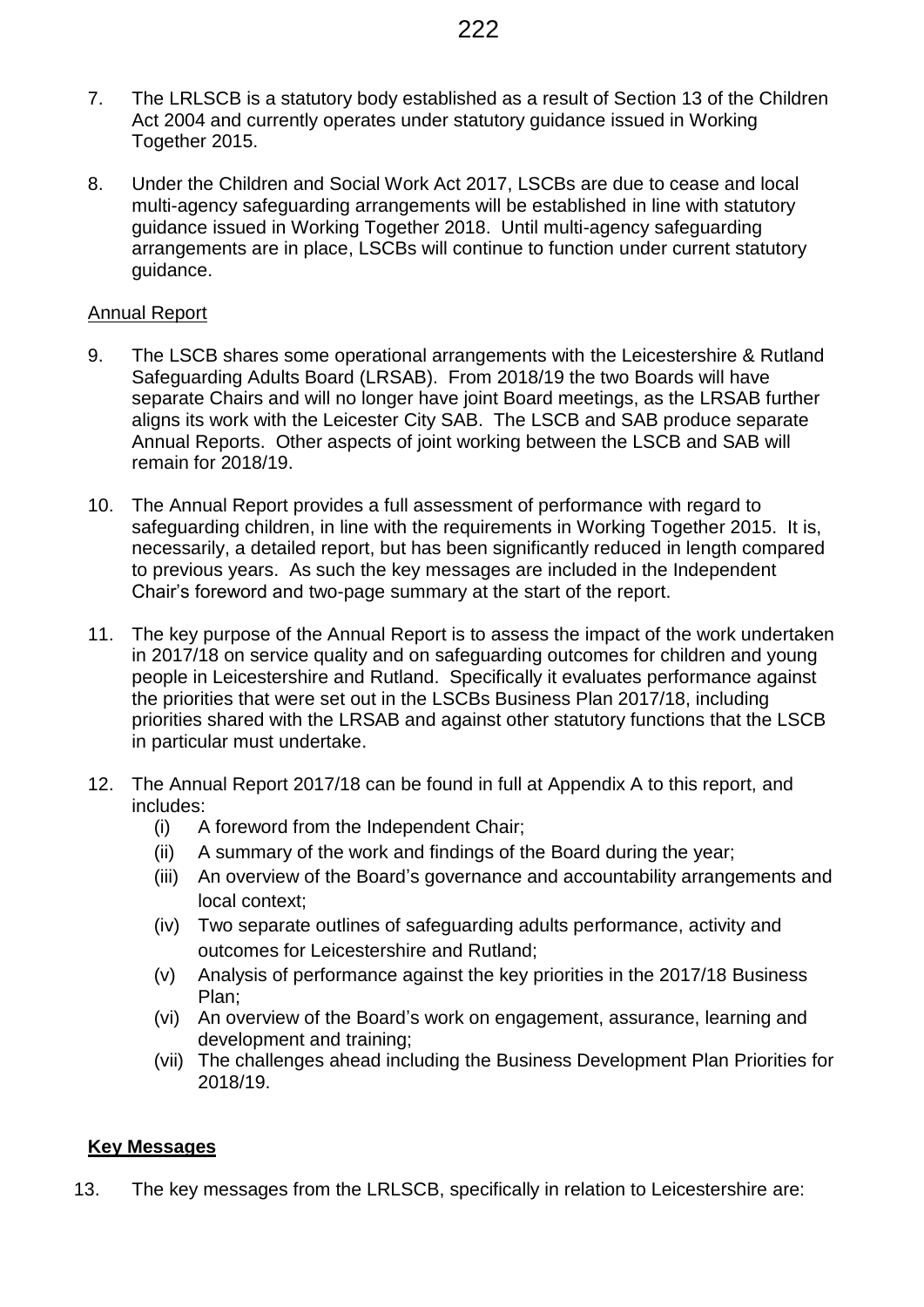- a. Workers and agencies work well together to safeguard children in Leicestershire.
- b. The capacity of workers is impacting upon their ability to attend development opportunities and put learning into practice.
- c. Changes to the First Response service are improving assessment processes.
- d. A reduction in the number of Child Protection plans needs to be better understood.
- e. Understanding of Disclosure and Barring Service (DBS) checks and the Local Authority Designated Officer (LADO) needs to be improved within the voluntary and community sector.
- f. Consistency of practice within agencies across a range of areas of work still requires improvement. This includes quality of assessment, recording, information sharing and hearing and responding to the voice of children.
- g. The Board will continue to challenge and drive improvement in the safeguarding of children, preparing for the changes in legislation which will require the establishment of new safeguarding arrangements by 2019 led by three statutory partners - the local authorities, the clinical commissioning groups for the area and the police.

# **Consultation/Patient and Public Involvement**

- 14. The annual report includes a summary of the consultation and engagement work the LSCB has carried out with children and young people and with practitioners.
- 15. This report to the Board is part of the consultation on the Annual Report.
- 16. All members of the Board and their Executive have had opportunities to contribute to and comment on earlier drafts of the annual report

# **Resource Implications**

17. There are no resource implications arising from the recommendation in this report. The LRLSCB operates with a budget of £240,263 to which partner agencies contribute.

# **Timetable for Decisions**

18. The final Annual Report will be submitted to the LRLSCB on 12 October, after which it will be published.

# **Background papers**

None

# **Circulation under the Local Issues Alert Procedure**

None

# **Officer to Contact**

Simon Westwood, Independent Chair of the LRLSCB